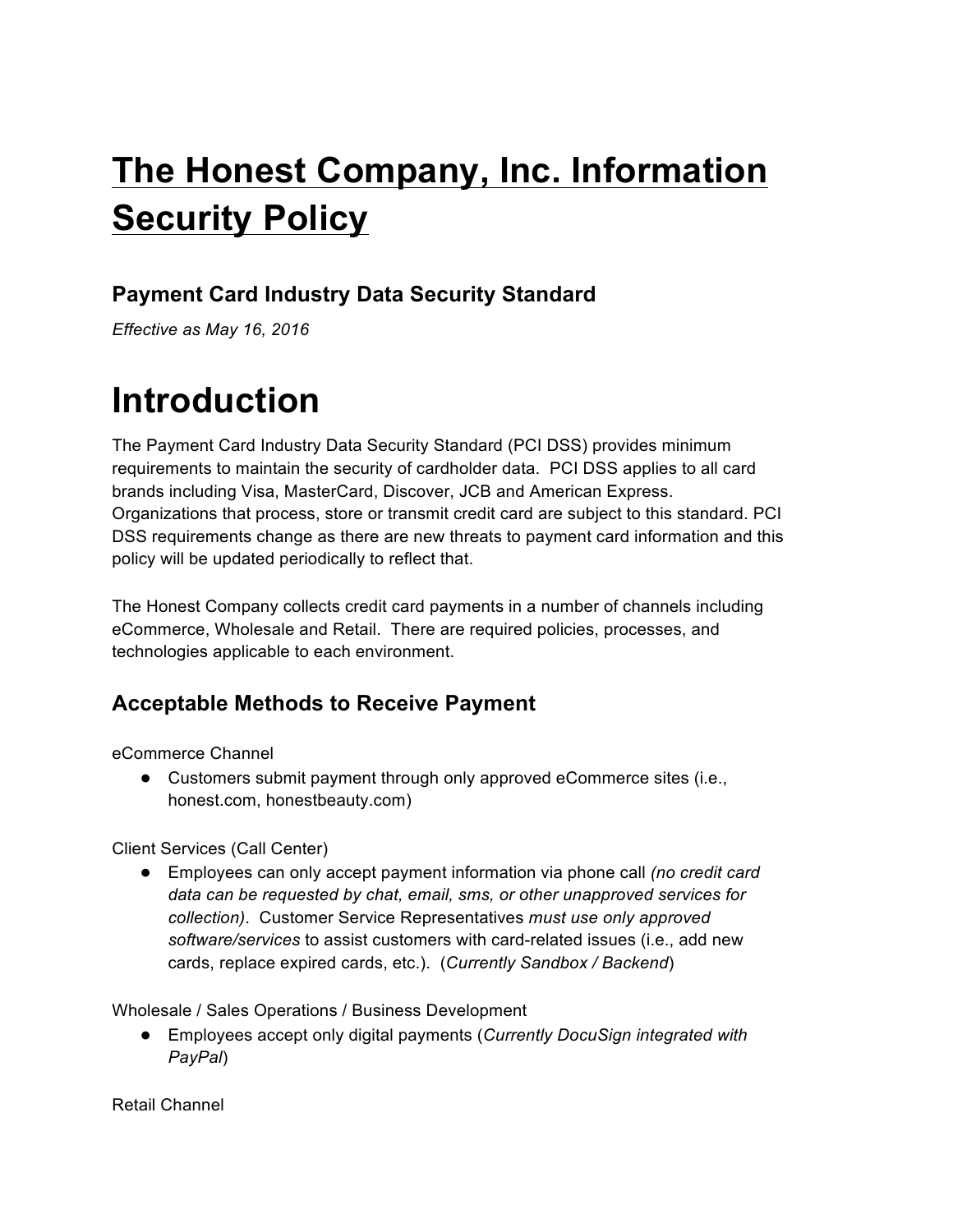● Only approved hardware software and devices can be used (*currently Square*)

Employees must use only approved technologies for payment collection (*see above*) and not use any 3<sup>rd</sup> party payment related services unless they are explicitly approved.

Employees must only use company owned equipment when performing payment related work.

Employees that perform payment related functions are required to complete annual security training (*currently Wombat Security Training)*

Employees that are concerned or suspicious about credit card fraud and/or abuse should contact their management, Information security and/or Legal counsel.

#### **Penalties for non- compliance with PCI**

Fines up to \$100,000 per month could be levied upon The Honest Company, Inc, as well as increased transaction fees or termination of use of the payment brand. Additionally, there could be significant impacts for brand reputation, breach related costs, and regulatory issues.

For any questions regarding this policy contact **security@honest.com**